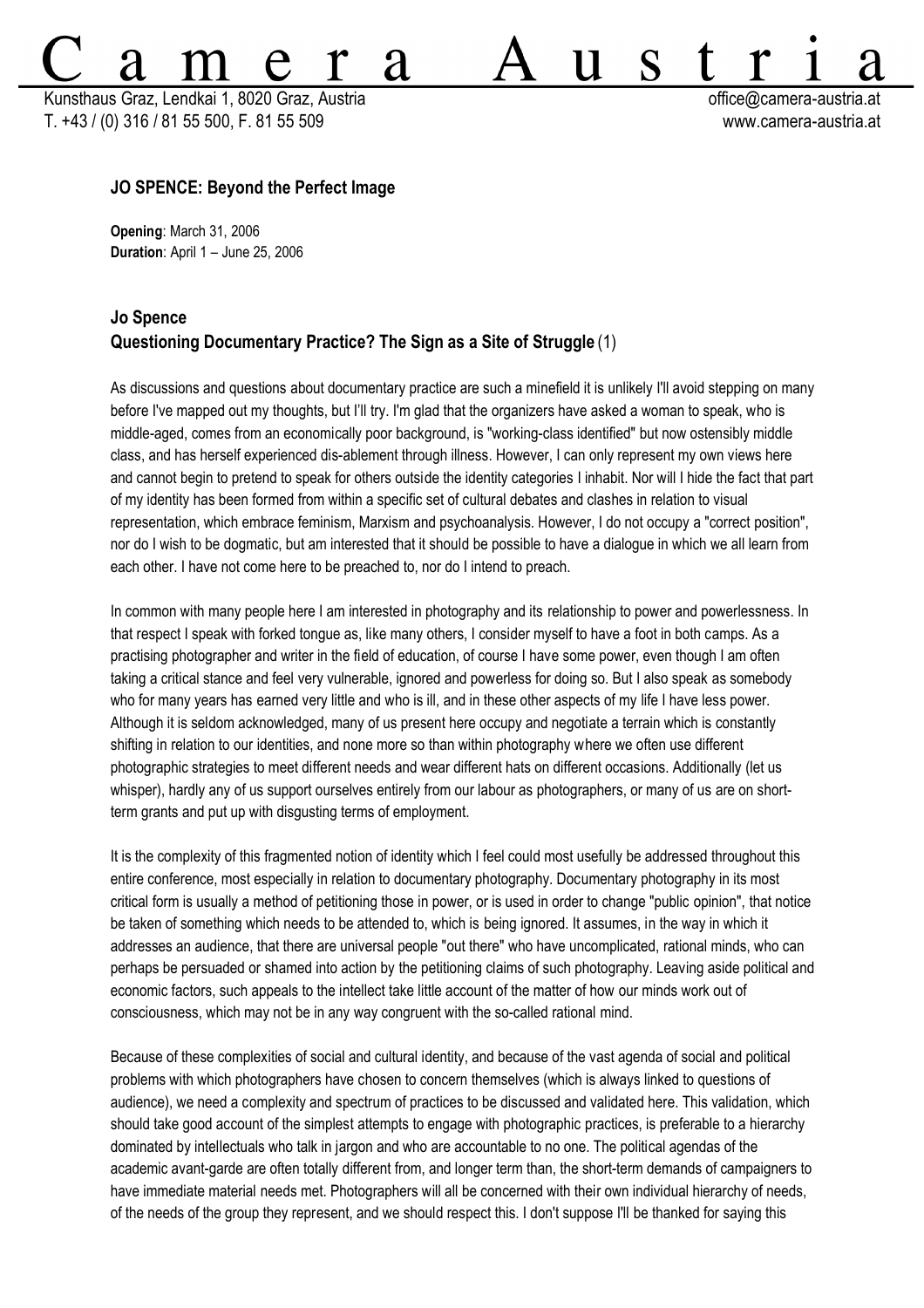either, but I would also hope there will not be the continual and unhelpful bandying about of blanket terms like race, disablement, gender, sexuality or class that I have experienced at so many other cultural events, where people have been shouted down and prevented from speaking by guilt-tripping insults about hierarchies of oppression. We must not beg the question of cultural and economic oppression, but consider that everybody here has something to contribute to debates. Everybody should be encouraged to speak: if people do not speak then we should find out why this is so.

For more years than I care to remember I have been involved in photography, and have witnessed major changes in its thinking and practices. What I feel we have now in the 1980s is a fantastically broad and exciting map of reflexive theories and histories of photography which are still being unravelled. This offers us many starting points and ways forward but is quite bewildering to newcomers. We need to find common aesthetic and political ground so that we can federate ourselves for education and solidarity. We should treat such a notion of federation not as the major centre of our lives, but as a resource from which we can go, intellectually refreshed, back into the various streams of commerce, education and politics. But maybe that is too much to expect at the moment! Much of the theory of photography now on offer appears to be impenetrable, and offers no reason why it is there or why it is validated continually in the journals of higher education without much reference to grass-roots photographic work. Theory just seems to exist, and the idea that theory is good for you has become a truism. However, we cannot live without theory, and it is important for all of us to continue to try to engage with the analysis and theorisation of photography, and to ask for answers to the question of why and how radical or progressive theory can be liberating, both for us as individuals and in terms of group identities.

Moving on: commercial photography (which also has a highly theoretical base which never makes itself visible) is still dominated by incredibly narrow definitions of photography which are straddled by news and advertising and a multitude of state uses of photography, many of which employ the window-on-the-world documentary mode of representation. Often these are a thinly disguised form of surveillance, a way of offering phony evidence of surface phenomena, or of defining individual or group cultural identities which appear to be grounded in the "real world" but are in fact total fiction offered up for consumption. We must never forget that all this is the background to any kind of radical professionalism in which we are engaged. Such images as we produce which we feel challenge the dominant ideology, even if they initially attempt to show something which has never been seen before, will soon be sucked up by the industrial machine of the mass media. We must expect this and have strategies for dealing with ways in which work is appropriated.

Equally fictitious are the fantasies (apparently more pleasurable, often engaging with our unconscious desires and traumas) offered to us by advertising. Some of us are also offered images of the fragmented female body, which are often called pornography. These images appear to present men with a kind of pseudo-control over women in which they can daydream of being dominant whilst in fact they continue to occupy a kind of childlike notion of omnipotence. This is often in contradiction to the economic and political impotence of many men. These interconnected spheres of image-making create regimes of desire in which we are always flattered into assuming positions which are difficult to escape in imagination – even if our daily lives totally differ.

As well as setting out tasty visual dishes of victimisation and heroics, from surviving plane crashes and runaway horses to winning the pools or being voted slimmer of the year, the dominant media continue to underpin the selfexaltation of the power and owning capacity of dominant groups which create glamorous and idealised images of themselves. There are no countervailing institutions or agencies of photography with the power to challenge any of this: our work is fragmented across a range of sites. The very real professional power of the middle classes, as managers and mediators, how it is attained and kept, continues to remain totally invisible. For those of us who are middle class, this, I feel, should be a priority as an area of work. Instead of going off into the interior, as cultural social workers, perhaps turning the photographic gaze upon one's own individual and group identity may be useful.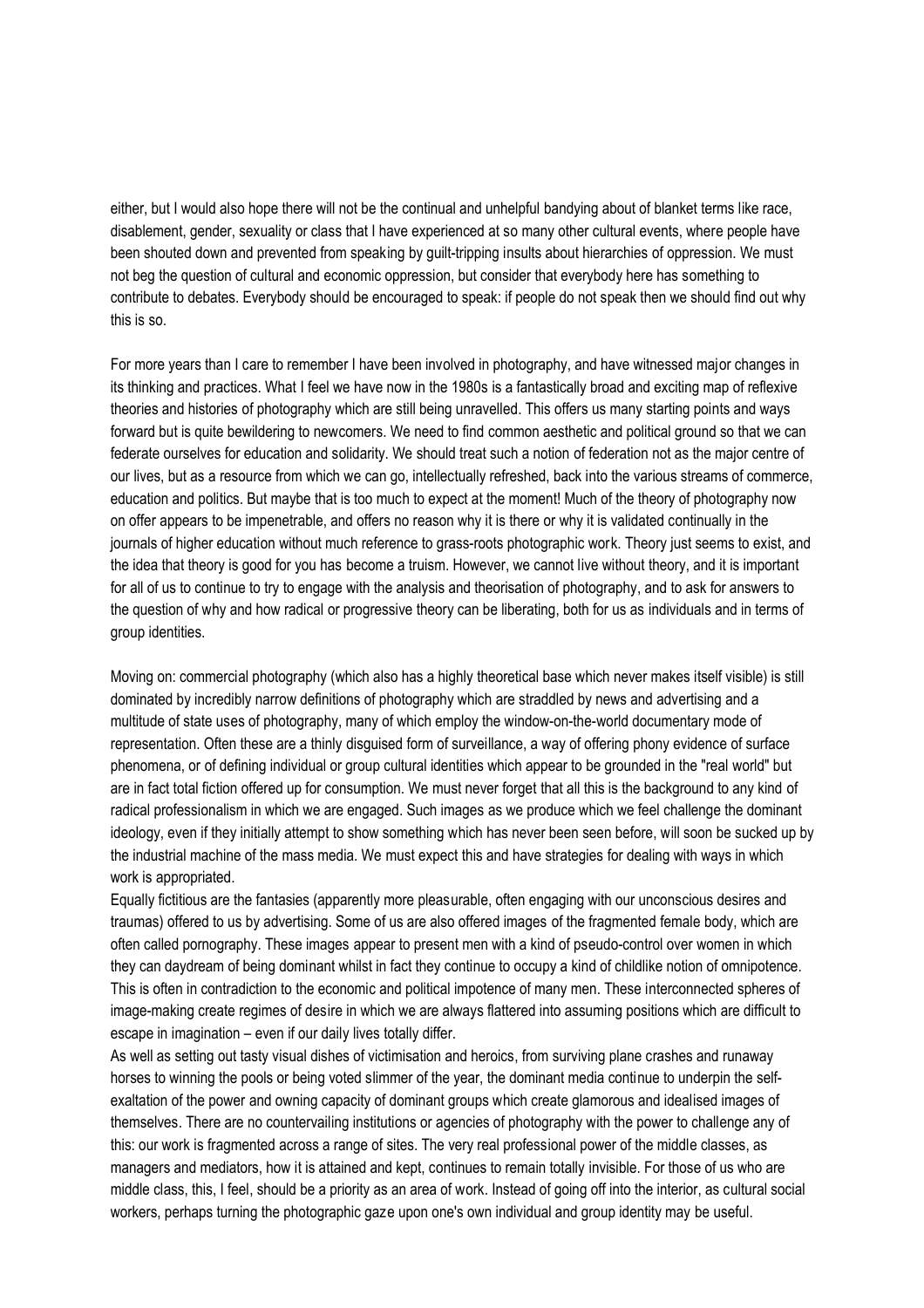Overlaid with these image repertoires are the types of pictures which we choose to make and select of our own lives, which we keep in family albums or personal photo collections. This is termed "amateur photography" by those who define photographic markets. The agenda of images given a currency here is even more limited, and yet most of us continue to collude in the fantasy that – pleasurable as they may be to each of us – the complexity of our lives can easily be encapsulated in these tiny prints. Where then, within the private sphere, do we keep a counter-history, which will remind us that what is being said "out there" is *not all there is to be said?* When do we begin to reinvent a documentary practice within the family where the most insidious of power struggles go on, between men and women and between adults and children?

It is only by having a theory of what it is possible to speak about or to represent visually that we can begin to understand what is absent from all these agendas. It is my contention that as photographers, long before we try to look for techniques to represent others (via documentary photography or whatever), we need to begin to think seriously about the question of how to represent ourselves, to ourselves, even if we do it as a technical or theoretical exercise. It is only if this is taken seriously as a political question that we can begin to home in upon the real problems of representation of documentation – which are primarily those of institutional, family and self-censorship. We are so full of shame and desire and fear and trauma, underneath it all, that we can hardly say anything about ourselves. Yet as photographers we seem to have plenty to say about others. If we can begin to understand the roots of self-censorship (learnt within the domination of the child by the family, schooling, peer groups, doctors, the various forms of media and the state), we will be able to trace all the ways in which we watch ourselves and continually block off what we "really want to say". All the things we cannot bear to face about ourselves, what is called in psychotherapy the "shadow side", are then parcelled up and projected back on to other individuals and groups, which become the embodiment of all that we fear and hate in ourselves. I say this as someone who has undergone various forms of psychotherapy, as the result of a near nervous breakdown. If social and cultural identities are constructed and not biological or God-given, if they are not fixed but changeable, then we are not dealing with notions of bias, in which these representations are distortions of the real, but rather we need to find new and more reflexive ways of conceptualising and mapping out not only the product, but also the process of who we are and how we got that way – as individuals or group members. In the unblocking processes of psychotherapy, I experienced a need to represent myself to myself in a range of ways from the symbolic, to the fantastic, to the mimetic, from the validatory, to the critical, to the contradictory. All of these ways became ways of telling myself different, and more honest, stories so that I could understand better how I came to be formed psychically, how my subjectivity came into being, and how I had negotiated in the world to survive. Photography – in particular phototherapy – helped me here, and I now have an amazing visual map of my psychic and social history. These images are all fictions or fantasies but are the visual embodiment of the structures and relationships which held my life together.

The problems of the dominant practices of documentary photography still remain: though such practices may be useful for showing what appears to be happening in the world, they are still incapable of showing how institutional structures work. Nor can they indicate how we feel or negotiate within them. Documentary photography is also fairly useless when it comes to questions of social self-documentation as individuals, when most of what we might wish to document (such as sexual harassment, racial discrimination, power struggles within the family) is a cause for shame or embarrassment, when we fear that we might be judged by revealing the very concerns we are engaged in understanding and perhaps challenging. Never is this more apparent that when trying to deal with questions of sexual identity, where the camera is taboo or forbidden. Documentary photography in any straightforward sense would be ridiculous here, and so we need to restage scenarios for the camera as a way out of the impotence that comes from this impasse. This image-production work should be seen as a private activity.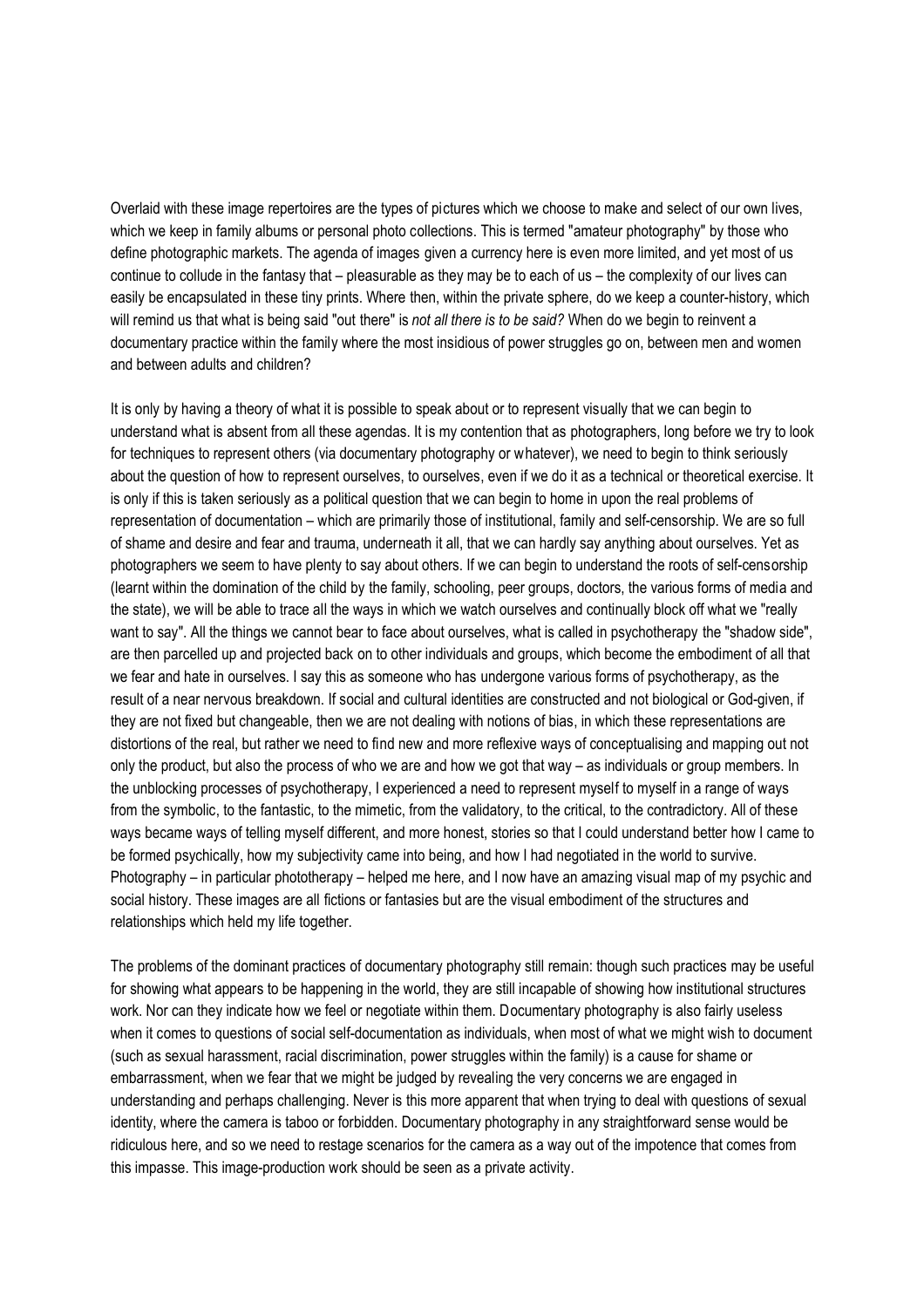I feel it is totally relevant to bring up these problems here, for it is important to understand that whenever there is a photographer and a photographed, wherever there is a story to be told, unless the photography, or an exchange of knowledge, is reciprocal then there will always be an imbalance of power. What I mean by this is that if a documentary practice involves only the exposure or revelation of one party, then it is an unfair transaction. I am not suggesting that all photography be done on a reciprocal basis, but that we mark out this territory as problematic. Augusto Boal states in his book *Theatre of the Oppressed* that within a poetics of the oppressed "one must keep in mind the main objective to change people from 'spectators', passive beings in the theatrical tradition, into subjects, actors, transformers of the dramatic action." (2)

Equally, a photographer "takes" pictures of someone which are then used for a purpose outside the control of the subject (matter) photographed (who is not consulted on their use, or asked to put a personal story or text with them). This means that questions of cultural identity will always be imposed from outside, and we will be forced to collude in such a tying-down process because of poverty. Where people are represented, the question of identity is paramount. To be specific, and to give an example of what I mean, when I was ill in hospital and taking photographs of the ward rounds of the consultant, it was possible to show the interaction between different classes, races and genders of people at their workplace, and between doctor and patient, but it was impossible to show how I was situated within that as a powerless patient, how I knew so little about my body that I had internalised my subjugation to the medical profession, or how the medical profession came to have the power of life and death which is rarely questioned. And please feel free to read this as a metaphor for all other types of powerlessness which we experience at the hands of people onto whom we project benevolence. When I came out of hospital I needed to do research and to turn to theory to understand the essence of the political power of the medical profession. I then needed to seek for other ways of representing that reality which, eventually, involved the staging of personal tableaux for the camera. In this way I was able to produce photographs which helped me to ask questions, rather than to appear to give answers. Speaking less specifically now, not only do we need to use photography to try to make visible what is not being talked about by those in power (dealt with so skilfully by John Heartfield and Peter Kennard, for example) (3), but the other side of the coin is that only by using photography to ask new questions can we then begin to understand the systematic denial of the reality and fantasies of groups and individuals who have plenty to say, who have been silenced, or who are still fighting to speak …

When individuals or groups decide to document, reclaim or reinvent their own histories and identities they are termed self-indulgent or narcissistic. But let us not forget that Narcissus had a great deal of awareness that the self he saw in the mirror was tantamount to an "unreal self", and was merely a self-image fabricated out of the views, needs and attributions of others. Through self- and political knowledge, it is possible to move beyond the idea of the "perfect image" or "the perfect lifestyle". Ideological liberation lies in the examination, analysis, transformation, destruction and, finally, separation of the ever-evolving core of self, from that other self, which has previously been condensed into one set of images.

In a recent interview on television, Dennis Potter, who is one of our most exciting and political "image makers" as a playwright, said that as a cultural worker:

"You should attend to that which you can attend to […] work where you find yourself. Make it a detective story about how you find out about yourself – you have a superfluity of clues and very few solutions. Maybe the very act of gathering the clues and the account of remembering not merely events but how those events have lodged in you, and how those events have affected the way you see things which begins to assemble a system of values, will become valuable. Only when it has all been assembled can you (metaphorically speaking) get up out of your bed […] use